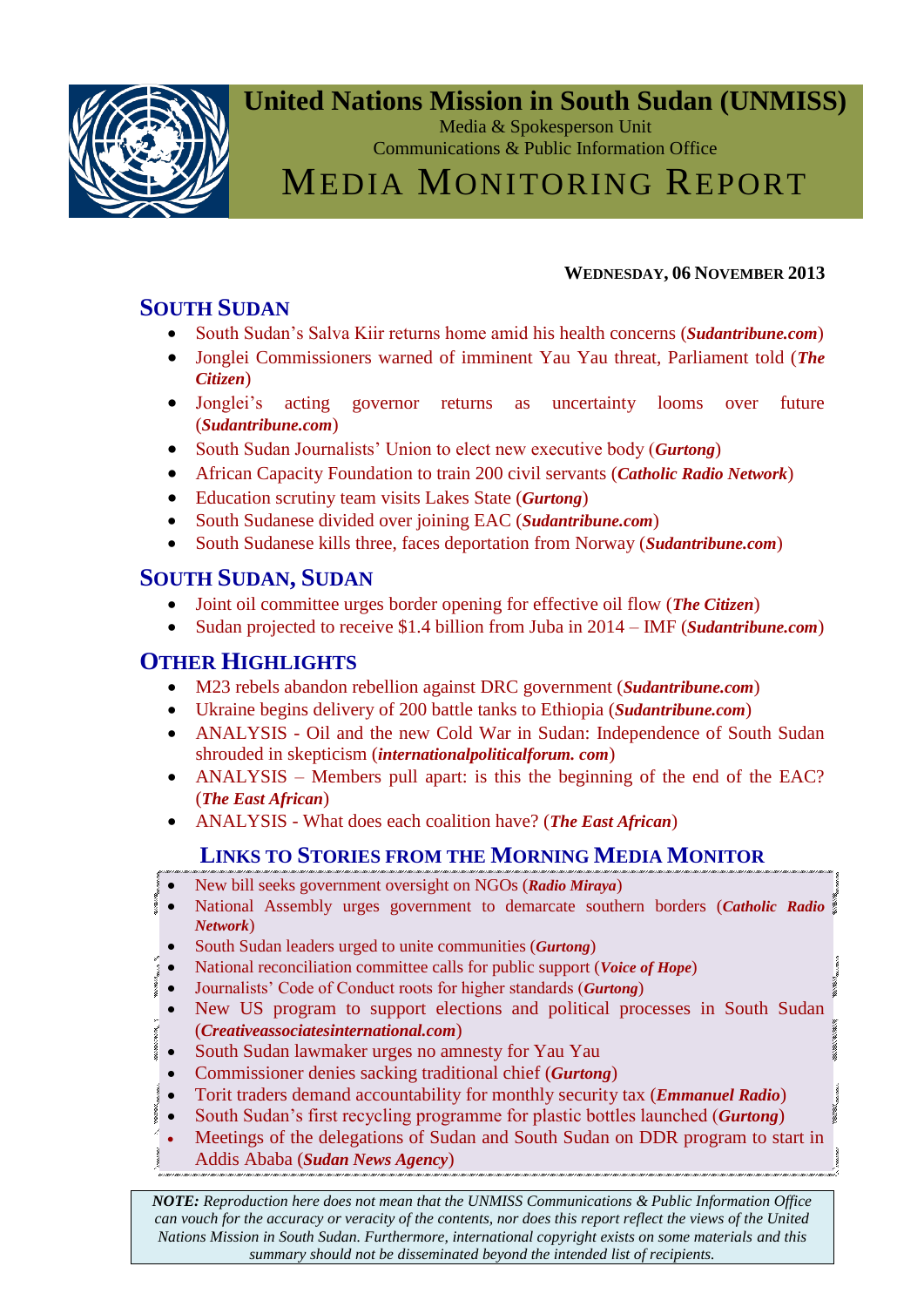# **Highlights**

#### <span id="page-1-0"></span>**S. Sudan's Salva Kiir returns home amid his health concerns**

*Sudantribune.com Juba, 05/11/13* - The South Sudanese president Salva Kiir has returned to the country after reportedly traveling outside for a medical check-up.

He returned on Monday aboard a Kenyan Airways flight accompanied by high level officials, including his advisor for legal affairs, Telar Riing Deng.

Kiir, who turned 62 in September, was received at Juba International Airport by cabinet affairs minister Martin Elia Lomuro who was flanked by a line of cabinet ministers and armed generals.

No press statement was, however, made about the trip previously broadcast by the stateowned *SSTV* as an official visit to neighbouring Kenya, allegedly for bilateral talks with its government's leadership.

However, reports later emerged that he had traveled to South Africa for medical attention, contradicting initial reports that he was visiting Kenya capital, Nairobi.

In a broadcast on Monday, *SSTV* said Kiir was returning from a visit to Kenya, although no official comment was provided regarding the nature of the trip.

There was also no mention of the outcome of the scheduled meeting between Kiir and his Kenyan counterpart, Uhuru Kenyatta or any related news in the Kenyan and South Sudanese media outlets regarding the trip.

A close presidential aide who did not want to be identified told *Sudan Tribune* on Tuesday that the president was suffering from exhaustion and had taken a "short leave" to attend "a general medical check-up" on Saturday outside the country.

The aide said the president had experienced difficulties in sleeping and loss of appetite, as well as unusual changes in his unusual physical appearance and voice.

According to the aide he approached several colleagues with his concerns about Kiir's health, but the president put the symptoms down to a demanding work schedule and lack of rest.

"The president was not really sick but he experienced difficulties in sleeping for two days. That was on Thursday and Friday nights. One could see from the general appearance that he was not well but he insisted [on] going to work", the aide said.

Government officials have so far refused to confirm or deny the reports.

Speculation over the president' health has intensified on social media sites in recent days and reports have also emerged friends and relatives were paying him a courtesy visit on the development.

In an apparent move to downplay public concerns, an armed general, widely known as a close and long-time ally of the president since, told *Sudan Tribune* on Tuesday that the president was "simply tired from his] workload and needed rest".

"Anyone can feel tired and become weak from working too much, which is normal – even you in the media, there are times you feel tired [and need] to take rest", he said.

"There is a lot work in that office and if you are not careful, especially if you want to ensure that you attend to every single issue like what president Salva is doing, you will definitely fall sick. The body itself needs rest and this is what I have been telling those in the office, especially his personal doctors, to be constantly observing the president and advise him accordingly. He needs to reduce [the] number of meetings [he attends]", the general added.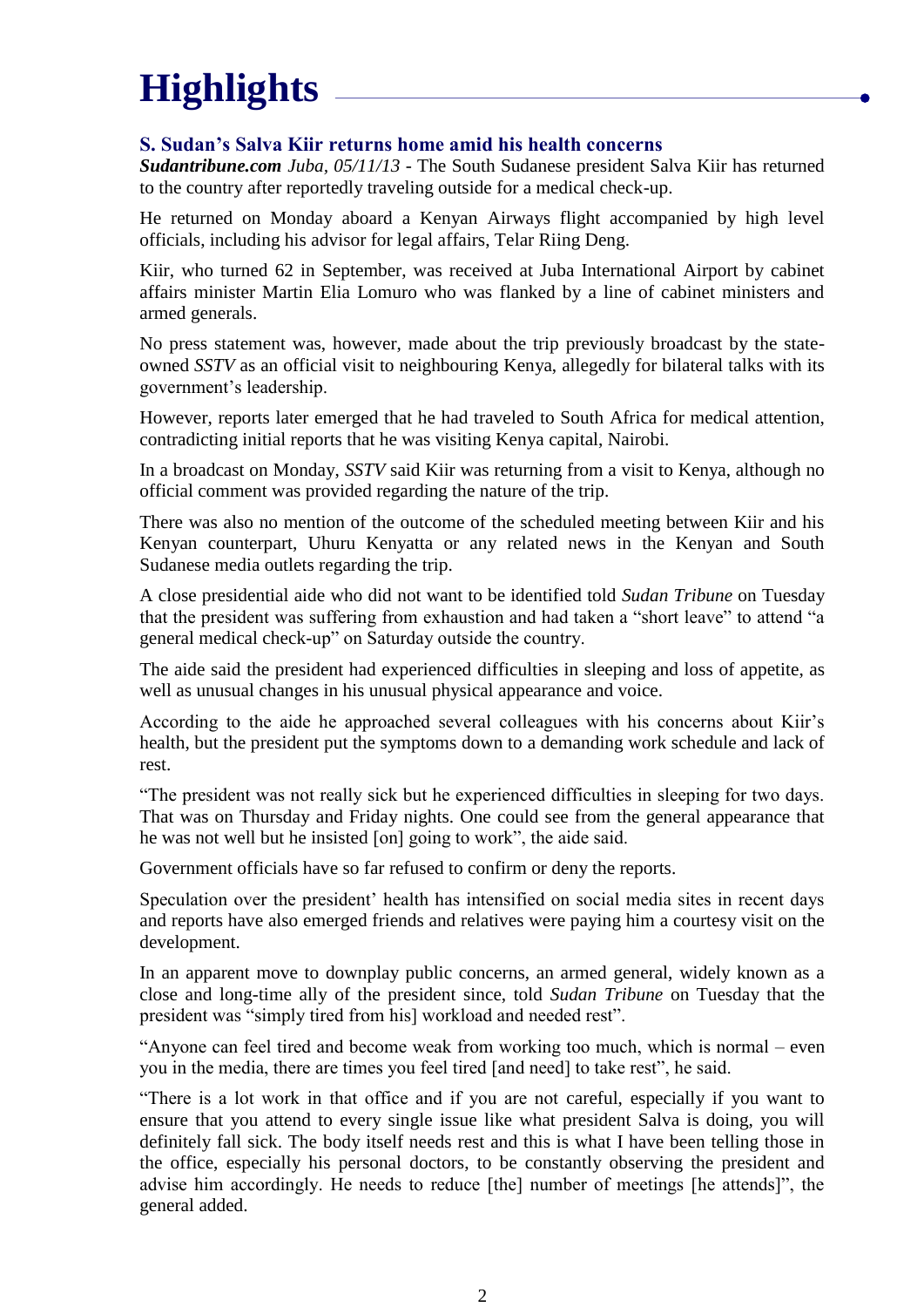The comments appeared aimed at countering speculation that the president's possible health problems may affect his ability to run for another term in office in the 2015 elections. Reports from other sources close to the president indicate that he suffers from fatigue and low blood pressure and that his doctors have ordered him to reduce his workload. However, his office has yet to issue any statements about his health, prompting questions about whether he has a more serious illness.

Meanwhile, pictures broadcast on *SSTV* showed Kiir, who appeared in good health, disembarking from a Kenyan Airways flight on Monday.

*Sudan Tribune* was unable to obtain any official confirmation on whether the president had in fact travelled outside the country for medical attention, with officials at the presidential press unit declining to comment, describing it as a private matter.

"My friend, I think you better leave me. I cannot make any comment because it is beyond my assignment. What you are asking is a private thing and I cannot make any comment on private affairs. It is strictly prohibited and I will be in trouble", a press officer who did not want to be named told *Sudan Tribune* on Tuesday.

Garang Mawien, a native of Northern Bahr el Ghazal state currently in Juba, dismissed reports that president Kiir was "unwell", despite there being no public statement on the matter.

"I do not want to speculate about the health of the president. I will wait until I get [an] official statement from our government then I [will] make my comment about it," he said.

"I want to reserve myself because there is an overwhelming feeling that South Sudan is at a critical crossroad and we need a strong leader, a president who could tackle all these challenges. President Salva has proved that he commands public support at the moment and any irresponsible talk about his health will certainly undermine his image and standing in the public eyes as our leader", he added.

Various opposition leaders have also avoided making any public comments on the matter, although there are reports that some individually contacted the president to send their "best wishes". (*[Back to Top](#page-0-0)*)

#### **Jonglei Commissioners warned of imminent Yau Yau threat, Parliament told**

*The Citizen Juba, 06/11/13* – A Member of Parliament representing Duk County, Philip Thon Leek yesterday inofrma the National Legislative Assembly that acting governor of Jonglei State Hussein Maar has warned commissioners of Akobo, Duk, Twic East and Urol of more attacks by Mrle groups loyal to David Yau Yau.

Thon pointed out that according to the warning, the attacks could take place anytime.

Accorting to Thon, this warning came after airplane surveillance in the area on Monday spied a huge force of Yau Yau loyalists moving toward Akobo, Duk, Urol and Twic East County.

Deputy Speaker of the state parliament, Mark Nyipouch, urged the national government to deploy the army before more civilians lose their lives. (*[Back to Top](#page-0-0)*)

#### <span id="page-2-0"></span>**Jonglei's acting governor returns as uncertainty looms over future**

*Sudantribune.com Bor, 05/11/13* - The acting governor of Jonglei state, Hussein Maar Nyuot, returned to Bor from Juba on Tuesday morning in Bor from Juba where he went for official visit.

However, Nyuot did not have time to speak to media about the confusing political situation in the state as his security detail moved the press from Bor airport, a few minutes before he landed.

"If you guys want to interview the big man, forget [it] he is tired and doesn't want to stand with anybody for any business. You see your way before he comes", a security officer said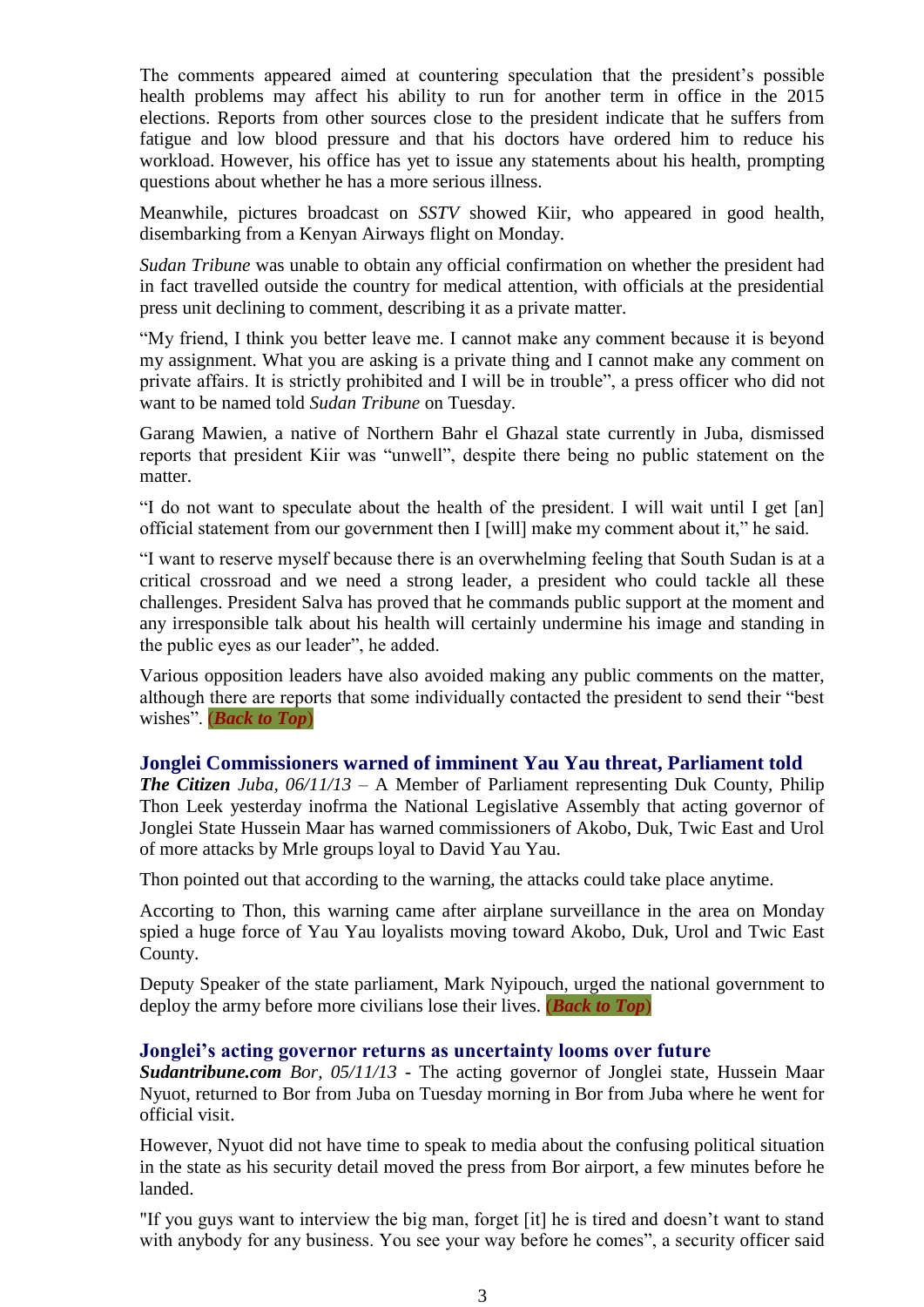while asking them to leave the airport. He warned that if they did wait for the acting governor they would "face the music".

Maar left Bor two weeks ago after the Jonglei state parliament failed to vote for an extension of his interim period for another 60 days, to give him time to prepare for statewide gubernatorial elections.

On 22 October, the state assembly sat to discuss whether to extend the period of the deputy governor who acted as the state governor, following the resignation of the former governor Kuol Manyang when he was promoted to the become South Sudan's minister of defence.

Although majority of MPs voted for an extension, the number of parliamentarians who voted for the extension did not reach the 75 percent needed for the vote to be valid as per the laws guiding the processes of the Jonglei state legislature.

The assembly recommended that elections be conducted to allow citizens to elect a new governor to replace Manyang.

A day after the sitting, the state speaker wrote to the national electoral commission to prepare and arrange elections in Jonglei.

Sources within the government said the failure of the assembly to approve the extension of his caretaker mandate had angered Maar.

The majority of MPs in the assembly expressed a wish that South Sudan's president Salva Kiir appoint someone as caretaker governor of the state. Kiir sacked the governors of Lakes state (January) and Unity state (July) but no elections are planned for either state despite it contravening South Sudan's transitional constitution that states that in such circumstances a fresh election must take place within 60 days.

Some MPs said the idea of asking the president to appoint somebody in the state was suppressed by the speaker of the state assembly and the Assembly Business Committee.

"We know that the elections will not be done in the state because of insecurity, impassible roads and lack of resources like and money and logistical problems. But since we were blocked from the point of asking the president to appoint somebody, we just voted for elections. We still recommended it when there was no decision taken after the results of voting. We did not want to have 60 days added for Hussein Maar to act", Philip Thon Nyok the MP for Bor town told Sudan Tribune.

Many of Jonglei's state ministers have been in the South Sudanese capital Juba lobbying for the position for themselves or for someone from their county, according to government sources.

It remains unclear whether the next governor of Jonglei will be elected by the people of appointed by the president.

Jonglei's public appear divided over the issue with some supporting Hussein Maar to be made the governor, while others want a new face arguing that he did not achieve anything in his previous position as minister of information.

Maar now occupies three positions; the Jonglei state minister of information and communication, the deputy governor and the acting governor. (*[Back to Top](#page-0-0)*)

#### **South Sudan Journalists' Union to elect new executive body**

*Gurtong Juba, 06/11/13* - The Union of Journalists of South Sudan (UJOSS) national executive body is preparing to elect new office bearers as the term for the current body expires tomorrow.

For this elections to happen, members of states' Union from 10 states were invited to be part of the process with a supervisory task from the national Ministry of Information and Broadcasting with a technical support from the Secretary Generals of Union of Journalists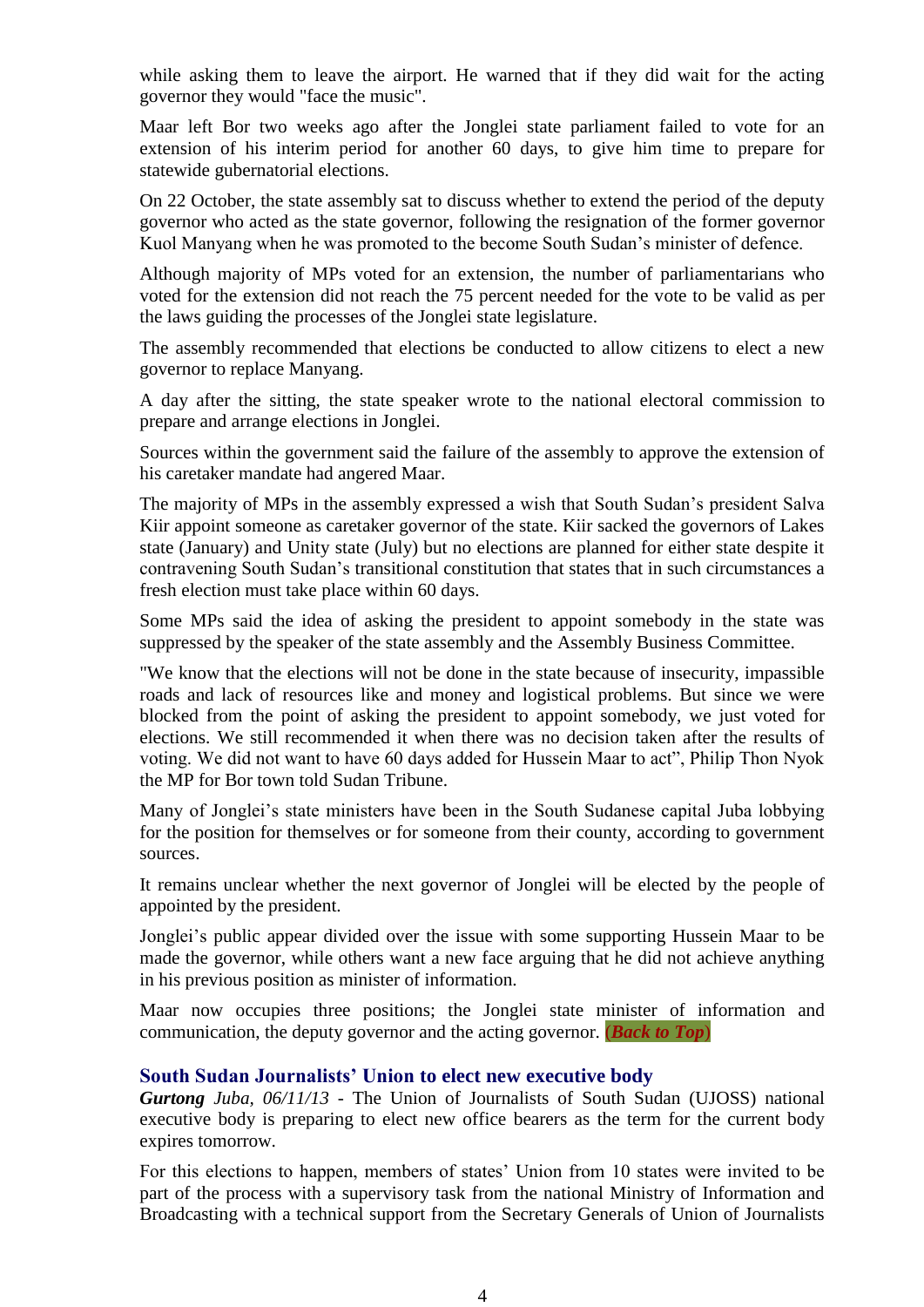of Uganda (UJU) as well as Kenya Union of Journalists (KUJ) whose technicalities also played role in amending the permanent constitution of UJOSS.

Speaking to the members during the General Assembly Meeting [GAM] for the end of the three-year term calendar year, the outgoing chairperson of UJOSS, Mr. Oliver Modi welcomes the members for the fair, democratic and transparent elections for another three years term for the forthcoming executive body which is not clear whether the members will nominate him again for another three-year term for the chairmanship.

"We are here today as the brothers and sisters working one objective goal for our country and South Sudanese in particular through creating bridges between the government, partners and journalists of different media house to promote peace, free press, transparent, responsible and developmental media in South Sudan," Oliver told members of Executive committees representing 10 states in South Sudan who came to endorse 2010-2013 Financial report from the outgoing executive body headed by him.

He however, continuous emphasized that the choice of the members for the elections to the upcoming body will remain a fundamental right of UJOSS members in reference to interim constitution which is likely to be amended to a permanent constitution.

"This is absolutely every member's right to observe and nominate who she/he thinks can prosper well because we all know that we are still far behind as we started from behind and still aiming further for the betterment of the media in South Sudan like any other developed and developing countries," he added.

UJOSS was formed in 2004 by South Sudanese journalists and registered in 2008 by then the ministry of Legal affairs and constitutional Development and had its first executive body formed immediately after the registration with an aim to protect journalists' safety and other human rights related issues within the county.

In 2013, the Union attained its regional membership of becoming part of Federation of African Journalists (FAJ) and likely lobbying to get membership for International Federation of Journalists (IFJ) body which is based in Brussels. (*[Back to Top](#page-0-0)*)

#### <span id="page-4-0"></span>**African Capacity Foundation to train 200 civil servants**

*Catholic Radio Network Juba, 06/11/13* - African Capacity Building Foundation plans to train 200 senior government officials this financial year in good governance and prudent financial management.

South Sudan Capacity Building Project carries out the training.

Project Coordinator Peter Juma Sir said more than 50 senior civil servants were already trained in executive leadership.

He added that his organization was also training civil servants in public financial management, fiduciary management, corporate governance, auditing and accounts.

Mr Juma said the project conducted a capacity gaps assessment for South Sudan and provided postgraduate scholarships for two officers.

"Areas of training include financial management, government budgeting, budget preparation practices, public finance and funding of operations and maintenance," he explained.

National Audit Chamber official Peter Simbe said the project would improve communication at the workplace and offer staff an opportunity to further their education. (*[Back to Top](#page-0-0)*)

#### **Education scrutiny team visits Lakes State**

*Gurtong Rumbek, 06/11/13* - High level delegation from the National Ministry of Education is visiting Rumbek to acquaint themselves with current challenges facing education across the eight counties of Lakes State.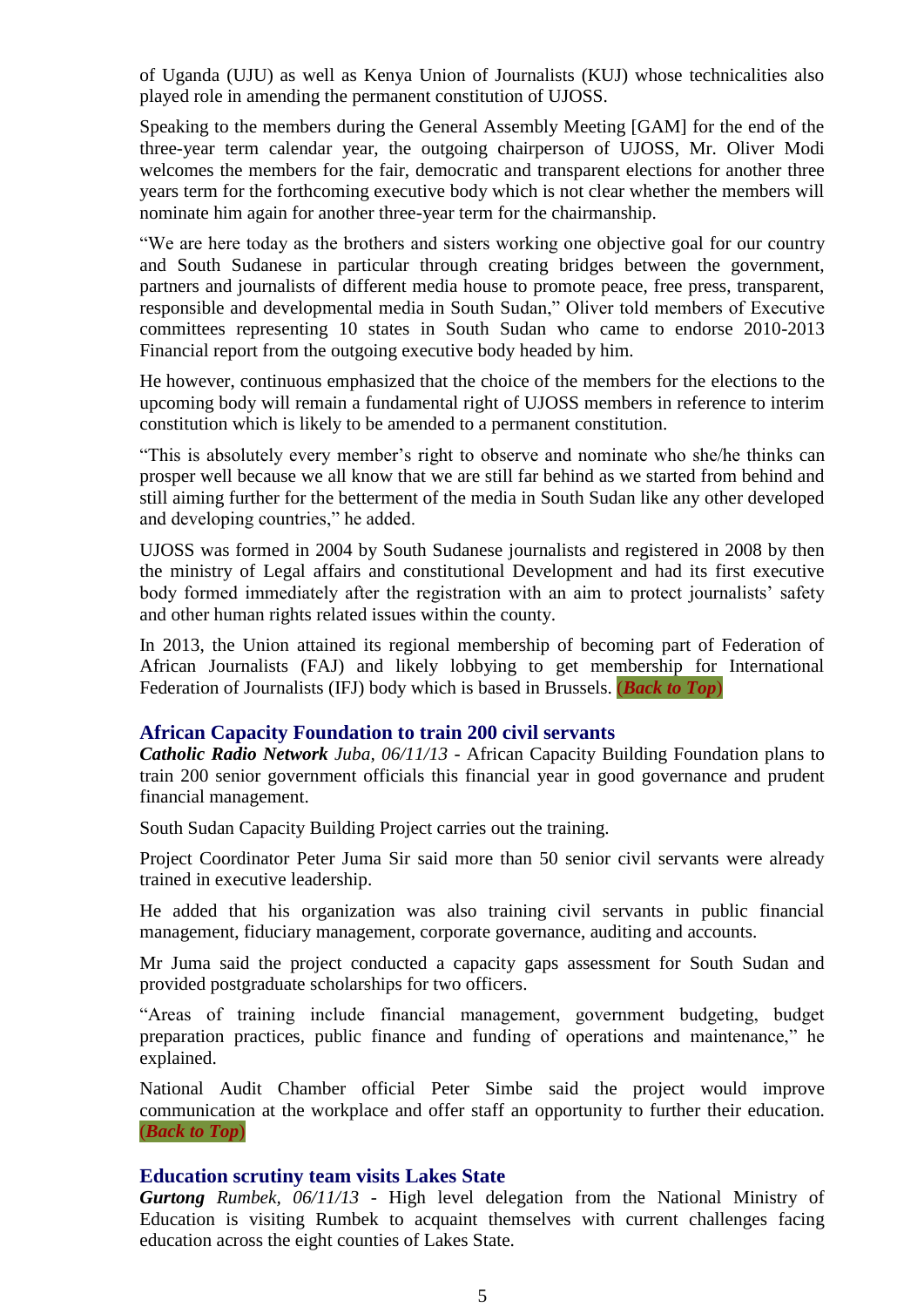The delegation headed by Deputy Minister of Education Bol Makueng Yuol arrived in Wulu County located in southern part of Rumbek Central County on Tuesday and held a meeting with county administration.

The delegation was received by county education director William Kerjok who briefed the delegation of immediate challenges such as lack of teaching staff, lack of classroom and poor payment of teachers.

Wulu County is a peaceful county within Lakes State with 31 primary schools and one secondary school. There are 8,410 pupils from all 31 primary school and secondary school of which 2,296 are girls.

There are 210 teachers teaching in both primary schools and secondary and already few teachers left teaching professional due to poor pay.

A teacher usually received only 305 South Sudanese Pounds per month and the low payment forced seven teachers to join the army with aim to get high pay.

However, with all concerns raised to the ministry of higher education, national deputy minister Bol Makueng Yuol responded that a series of plans to upgrade education are underway in Juba.

He affirmed that effort to improved teachers salary will be made by the national education minister. (*[Back to Top](#page-0-0)*)

#### <span id="page-5-0"></span>**South Sudanese divided over joining EAC**

*Gurtong Juba, 06/11/13* - South Sudanese citizens are divided over joining of the East African Community (EAC) as negotiations between Juba and representatives from the bloc's member states are set to start tomorrow.

The joining of EAC at home is backed by a section of the South Sudanese but others say it is still early to join the bloc.

South Sudan seceded from the Sudan in 2011 and immediately applied for EAC membership.

"The process of joining EAC should begin now. We should join our brothers in whatever regional bloc. The whole world is moving into bigger blocs," Alfred Taban, a political analyst in Juba said Wednesday while appearing on *Radio Miraya's* Breakfast Show.

"The European Union (EU) was initially about a six-member bloc but now they are about 17."

Taban argues that world over; countries are joining regional blocs to improve their economies and political survival.

"We cannot be left behind, we are now a nation yes; we should be joining these groups. It is for our own good," said Taban.

However, Edmund Yakani, a civil society activist, Coordinator of Community Empowerment for Progress Organization (CEPO) is one of those who believe it is too early for South Sudan to join the EAC, saying the demerits outweigh the merits at the moment.

"If we join the EAC, any member of the community can work in any member country without discriminating. How many South Sudanese can seek employment in the other countries and in terms of taxes, we are going to lose a lot because we are a very young economy," said Yakani on Radio Miraya.

"The dividends of joining the EAC bloc are less than what we shall lose to it. We are going to create unemployment for our own people. This may raise xenophobia."

However, Taban argues that it is better to join the bloc now so that the people can compete and improve services for the people, arguing that even construction of oil pipelines and international roads require partnership with neighbouring community members.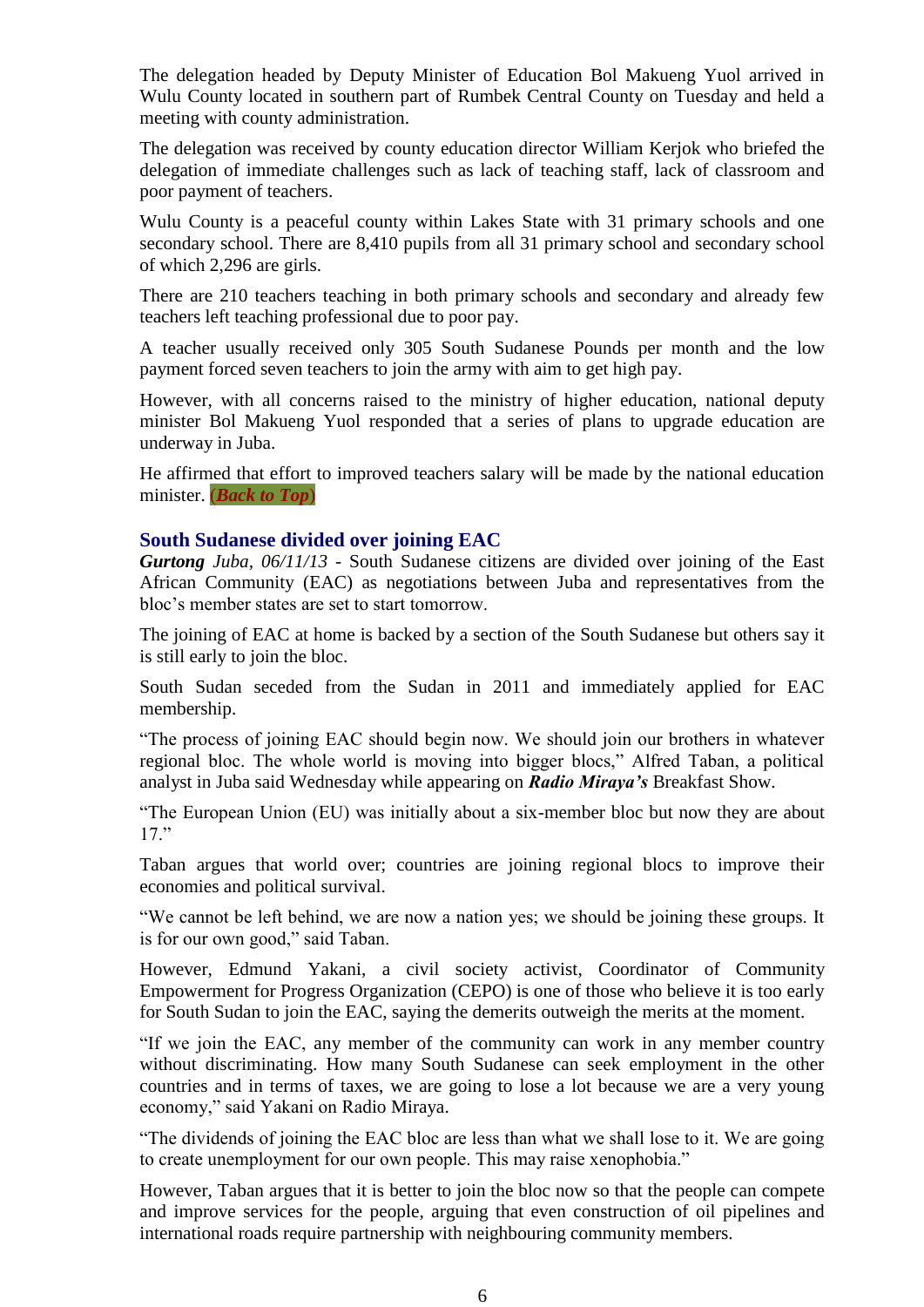Taban however calls for intensive sensitization of the public on the pros and cons of joining EAC while Yakani calls for referendum as it concerns the citizens more than the politicians.

Despite opposition from some disgruntled Ugandan business people who have filed a petition to block Juba's bid, the new nation is expected to receive strong backing from Uganda, Kenya and Rwanda.

Discussions on South Sudan's application to join the East African Community (EAC) were set to start tomorrow during the meeting of the High Level Negotiations to take place in Arusha Tanzania, the headquarters of the East African Community.

A special team from the Republic of South Sudan is in Arusha where representatives from EAC Member states of Rwanda, Kenya, Uganda, Burundi and Tanzania will join them in the task force which will commence its work, and determine rules of procedure and programme.

However, Ugandan businessmen have moved to court to block South Sudan from joining the East African Community and the Secretary-General of the EAC, who now has 45 days within which to file a response.

Juba's bid is tipped to receive strong backing from Uganda, Kenya and Rwanda.

Among other things, the Ugandan traders protests that while countries like Rwanda and Burundi that acceded to the EAC Treaty in 2007 were first subjected to rigorous tests and had had smooth trade relations with Kenya, Uganda and Tanzania, the same rigours are not being applied to South Sudan, which has a bad record of harassing and abusing nationals of other countries doing business within its borders.

Court papers allege that 24 Ugandans have been killed extra-judicially, mostly by officers and men of the Sudanese People's Liberation Army. The same army is also accused of forcibly confiscating merchandise and 21 vehicles. For these losses and others, the Uganda traders' lobby claims that its 79 members are owed \$14,875,421 before interest since 2009.

Exports from Kenya and Uganda to South Sudan have more than doubled in the past 10 years and are currently valued at over \$200 million and \$180 million respectively annually. South Sudan has 85 per cent of Sudan's oil output, estimated at about 520,000 barrels per day, which offers the EAC a unique opportunity to have Juba as a partner state. (*[Back to](#page-0-0)  [Top](#page-0-0)*)

#### <span id="page-6-0"></span>**S. Sudanese kills three, faces deportation from Norway**

*Sudantribune.com Oslo, 05/11/13* - A South Sudanese man was on Tuesday arrested by Norwegian police over suspicion of stabbing to death three people on a train in the rural part of the country.

The 31-year old suspect, the *Associated Press* reported, was due to be deported out the country after Norway rejected his asylum application, for stabbing a Norwegian bus driver, a Swedish male passenger and a 19-year-old Norwegian woman.

Norway's police spokeswoman, Eli Anne Tvergro, was quoted saying the suspect, whom she did not name, had been living at a reception center for asylum seekers in the nearby town of Aardal.

It is, however, unclear as to what prompted the suspect to carry out such a gruesome act, which left many astonished.

Meanwhile, Norwegian police immigration authorities were reportedly due to send the 31 year old man to Spain to have his application for asylum reviewed there.

Asylum seekers' requests, under European Union regulations, are supposed to be processed in the European country of initial entry, which in the suspect's case was Spain. Norway, which is a non-EU member, also applies the same law.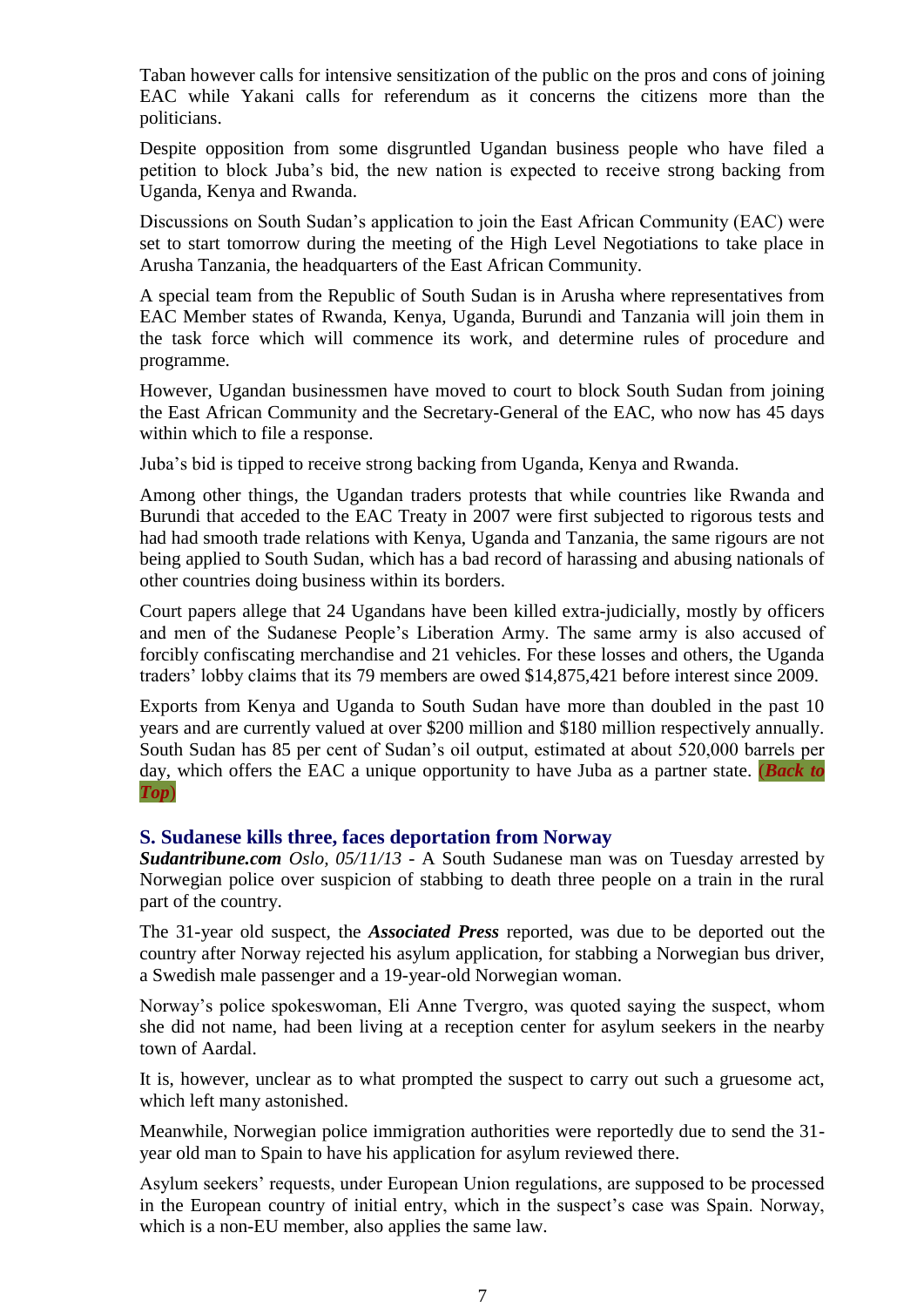Score of South Sudanese citizens took to the social networking site, facebook, expressing grievances over the incident.

"Possible motives [of the incident] may include undiagnosed post traumatic stress disorder triggered by some event - family breakdown, racism, unemployment, etc", Clement Werille wrote.

"Tragic indeed. May the souls of the victims rest in peace, and condolences to their bereaved loved ones, families, friends and relatives", said Emmanuel Tongun.

Kenyi Osborn also posted another saying, "Really touching. May the souls of the deceased rest in eternal peace", adding, "But what is wrong with us south Sudanese who cannot forgive and forget?" (*[Back to Top](#page-0-0)*)

#### **Joint oil committee urges border opening for effective oil flow**

*The Citizen Juba, 06/11/13* – The oil monitoring joint committee between South Sudan and Sudan has called upon the two gvernments to open the disputed borders especially that of Unity State and Abyei areas for the smooth flow of oil.

The call came after a meeting between the Ministry of Petroleum and a delegation from Sudan headed by the Undersecretary in the Ministry of Petroleum, Awad Mohammed.

Briefing journalists after the meeting yesterday, Awas said they had brief consultations on several issues including a successful oil exportation, quality production and concerns over border opening. (*Back [to Top](#page-0-0)*)

#### **Sudan projected to receive \$1.4 billion from Juba in 2014: IMF**

*Sudantribune.com Khartoum, 05/11/13* - The Sudanese government is poised to receive \$1.42 billion next year from Juba as part of the agreements signed between the two sides regarding exporting oil from landlocked South Sudan through pipelines extending all the way to terminals in the coastal city of Port Sudan.

The International Monetary Fund (IMF) said in its Sudan Article IV Consultation report released last Friday that remittances by Juba to Khartoum will jump from \$442 million in 2013 to \$1.42 billion in 2014 then will start decreasing to \$1.40 billion in 2015 and \$1.11 billion in 2016.

This arrangement will help bring Sudan's fiscal deficit down to 2% of its GDP in 2013 compared to 3.8% in 2012. This figure is projected to drop further in 2014 to 0.9% before sliding back up in subsequent years.

Despite this, the IMF noted that non-oil economic growth is expected to slow to 2.3% this year from 4.6% in 2012 due to a slowdown in industrial and service activities.

In order to improve the macroeconomic outlook, the IMF urged Sudan to "rationalize" government spending, improve revenue collection, make exchange rate more flexible and restrict credit extended by the Central Bank of Sudan (CBoS) to the government so as not to exceed 2.5 billion Sudanese pounds and have CBoS refrain from rescheduling reimbursements due by Khartoum.

The CBoS must also stop acquiring government bonds known as Musharaka Certificates, the IMF said.

The IMF also pressed Sudan to overhaul its tax code noting that its revenue-to-GDP ratio of 6.2% is very low compared to similar economies with an average of 17% "reflecting in part exemptions and extensive tax incentives".

"Improving tax revenue will entail raising some taxes, streamlining tax exemptions, rationalizing business tax incentives, and taxing gold activities. Tax efforts should be accompanied by revenue administration measures aimed at developing a tax procedure code, strengthening the audit capacity, reinforcing the penalty procedures for non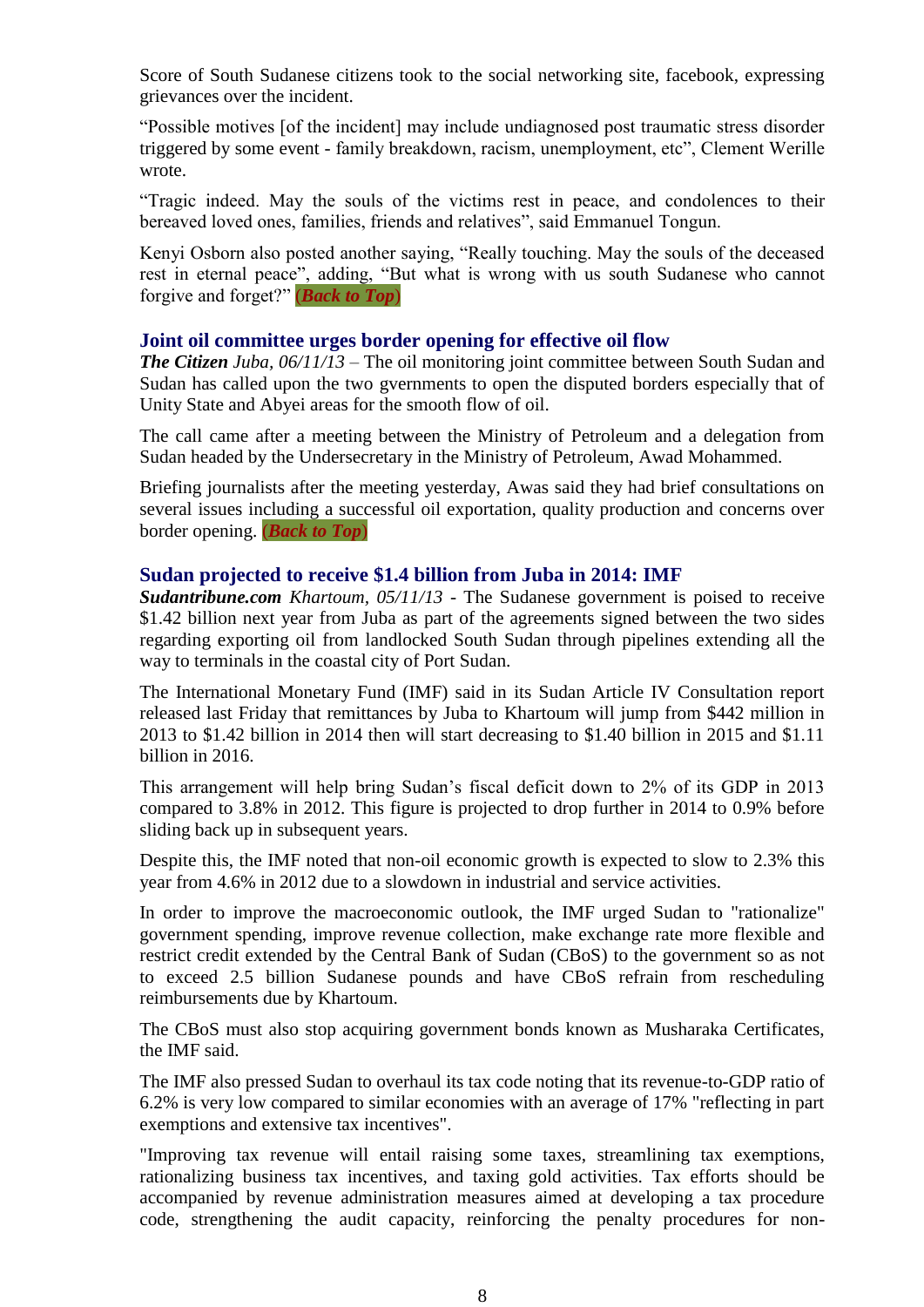compliant taxpayers, and enhancing the business registration process and core operations' workflow" the IMF said.

Establishing a taxation system to the increasingly growing gold sector would be a central part of this policy, the IMF said and noted that gold accounted for 40% of exports earnings in 2012 compared to 1% in 2008.

Nonetheless the IMF said that while Sudan's central bank managed to boost its foreign reserves as a result of its gold trading activities "the benefits accruing to the budget, on the other hand, were negligible".

"Under the current taxation system, while artisanal miners are not taxed, gold mining companies are subject to a royalty (7 percent), a business profit tax (BPT; 30 percent), and pay a dividend proportional to for the equity share held by the government," the IMF said.

While this taxation system compares favorably to those in other gold producing countries, the IMF said that in the long term Sudan needs to impose a tax on mining companies to ensure that taxation will move in line with changes in activity.

As far as artisanal miners, a withholding tax could be levied when they sell their findings to gold merchants that should be close to the 30% BPT rate but not too high to encourage smuggling.

The IMF also warned against the move by Khartoum to boost public sector wages calling it inflationary and said that any such increase should be linked to increases in the economy's productivity.

Instead, savings from the reduction in subsidies started last year should be used to better targeted social programs and higher capital spending.

Late last September, the Sudanese government agreed to scale back fuel subsidies which caused prices of gasoline and diesel to increase by almost 100%.

Violent clashes erupted between the demonstrators and security forces in different parts of the country leading to 70 deaths according to official figures and more than a 200 according to activists and opposition.

Senior Sudanese officials including president Omer Hassan al-Bashir have defended the measure saying the only alternative would be an economic collapse as the state budget can no longer continue offering the generous subsidies on petroleum products to its people.

The IMF approved of Khartoum's decision saying that fuel subsidies in Sudan "disproportionately" benefit the rich.

"[T] he bottom quintile of the population receives about 3 percent of the subsidy, whereas the top quintile receives more than 50 percent. Against this background, the phasing of fuel subsidies should proceed in a gradual fashion over the next four to five years".

In a statement submitted to the national assembly yesterday, the Sudanese finance minister said that next year the government will cut subsidies further on certain goods including fuel in order to reduce the budget deficit and stabilize the exchange rate of the Sudanese pound against the US dollar.

The IMF did acknowledge that phasing out subsidies will negatively impact a large section of the population noting that 47% of Sudanese live below poverty line.

"Therefore, an increase in social expenditures should accompany the phasing out of subsidies. Over the medium term, the authorities should gradually move from a broadbased subsidy scheme to a targeted one". (*[Back to Top](#page-0-0)*)

#### **M23 rebels abandon rebellion against DRC government**

*Sudantribune.com Kampala, 05/11/13* - The most powerful of the numerous militia in the volatile eastern Democratic Republic of Congo(DRC) , the M23 ,on Tuesday announced it had abandoned its nearly two year old rebellion against the DRC government.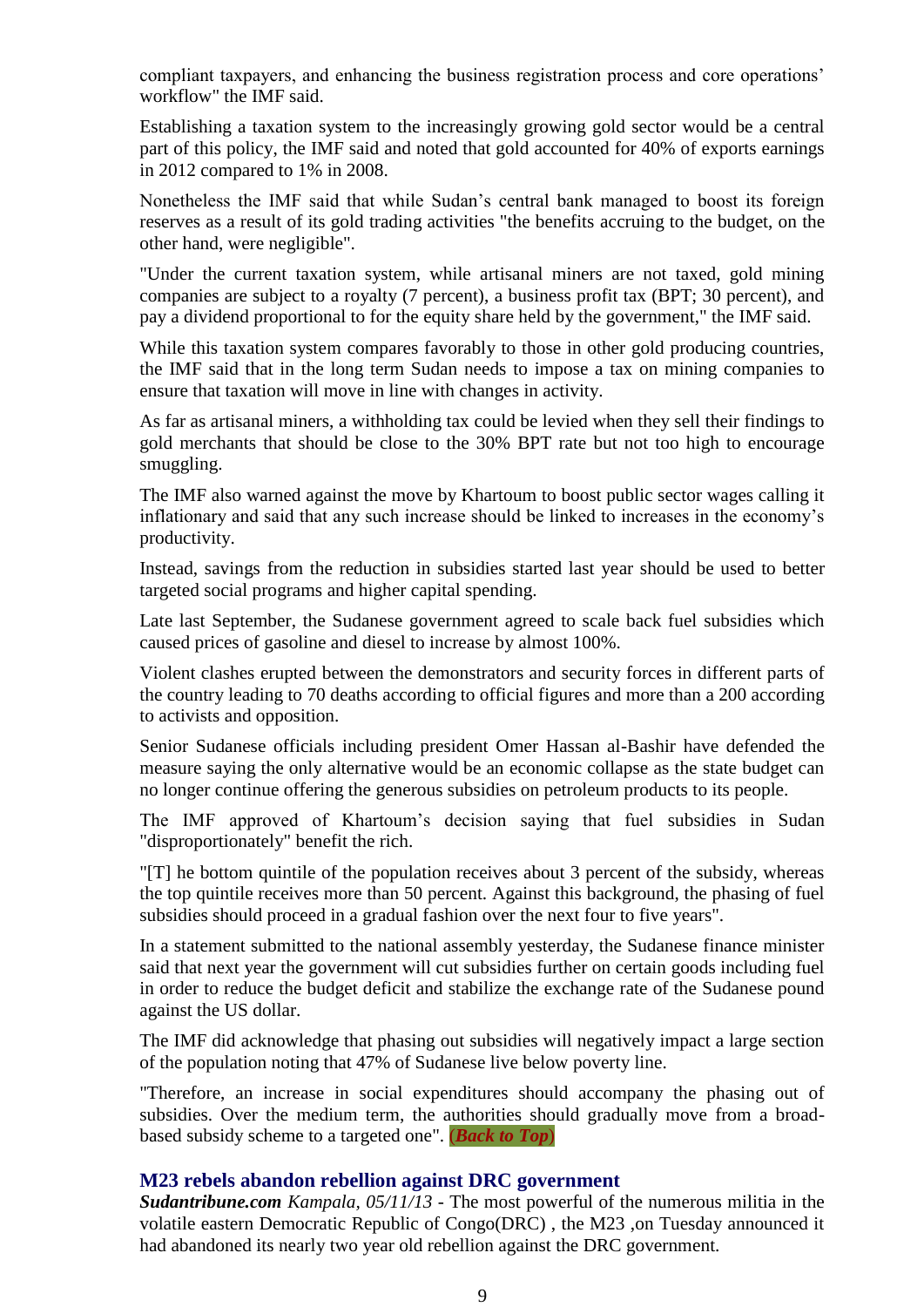''The M23 Directorate announces… that it decided from this day to put an end to its rebellion and to pursue by purely political means, to find the solutions to the root causes which led to its creation," said M23 President, Bertrand Bisimwa, in a statement issued on Tuesday from the Ugandan capital Kampala.

Bisimwa said M23 commanders asked commanders to prepare their fighters for disarmament and demobilisation.

"The chief of general staff and the commanders of all major units are requested to prepare troops for disarmament, demobilization and reintegration on terms to be agreed with the government of Congo."

The DRC army with the backing of a United Nations brigade comprising of soldiers from South Africa, Tanzania and Malawi routed the rebels and took over a string of towns previously under control of the M23 including their bastion of Bunagana, near the border with Uganda.

The announcement by the rebels came only a day after leaders from the Great Lakes at a summit with their Southern African counterparts in Pretoria, South Africa, called on them to sign a peace agreement with the DRC government at the Kampala peace talks.

The collapse of the peace talks in Kampala two weeks ago sparked off fresh fighting between the M23 and the DRC army. The two sides could not agree on amnesty and integration of the rebels into the national army.

The news that the M23 has abandoned rebellion has been welcomed by Russ Feingold, the US Special Envoy to the Great Lakes region.

"In a region that has suffered so much, this is obviously a significant positive step in the right direction," said Russ Feingold in an address on Tuesday to the press in Pretoria, South Africa.

The M23 is largely made up of Tutsi rebels who were previously part of the Congolese army, but mutinied in April 2012 when they accused the DRC government of not respecting a 2009 peace deal.

Rwanda, and to an extent Uganda, have been accused by the United Nations and human rights organisation of supporting the rebels, an allegation denied by both countries.

The announcement of the end of rebellion by M23 has raised hope for peace in eastern DRC. But the region still has a multitude of militia groups with the potential to cause more mayhem in the long suffering but mineral rich eastern Congo. (*[Back to Top](#page-0-0)*)

#### <span id="page-9-0"></span>**Ukraine begins delivery of 200 battle tanks to Ethiopia**

*Sudantribune.com Addis Ababa, 05/11/13* - Ukraine's state-controlled arms exporter, Ukrspecexport SC, has begun delivering the upgraded T-72 main battle tanks and related parts to the Ethiopian military.

According to local sources gathered by *Sudan Tribune*, the Ethiopian military has taken delivery of a first group of 16 T-72 Tanks which recently arrived at Djibouti port.

The delivery is said to be part of the 2011 deal signed between Ethiopia's defence ministry and the Ukrainian arms firm to purchase 200 T-72 tanks at a cost of \$100 million.

Officials at the ministry of defence declined to comment on Tuesday over the matter despite repeated attempts by *Sudan Tribune*.

The components of the T-72 tanks were upgraded with modern guided weapons, new and powerful engines, reactive armour as well as updated sighting systems and countermeasures.

Ethiopia, Africa's second most populace nation, is one of the continent's top military spenders.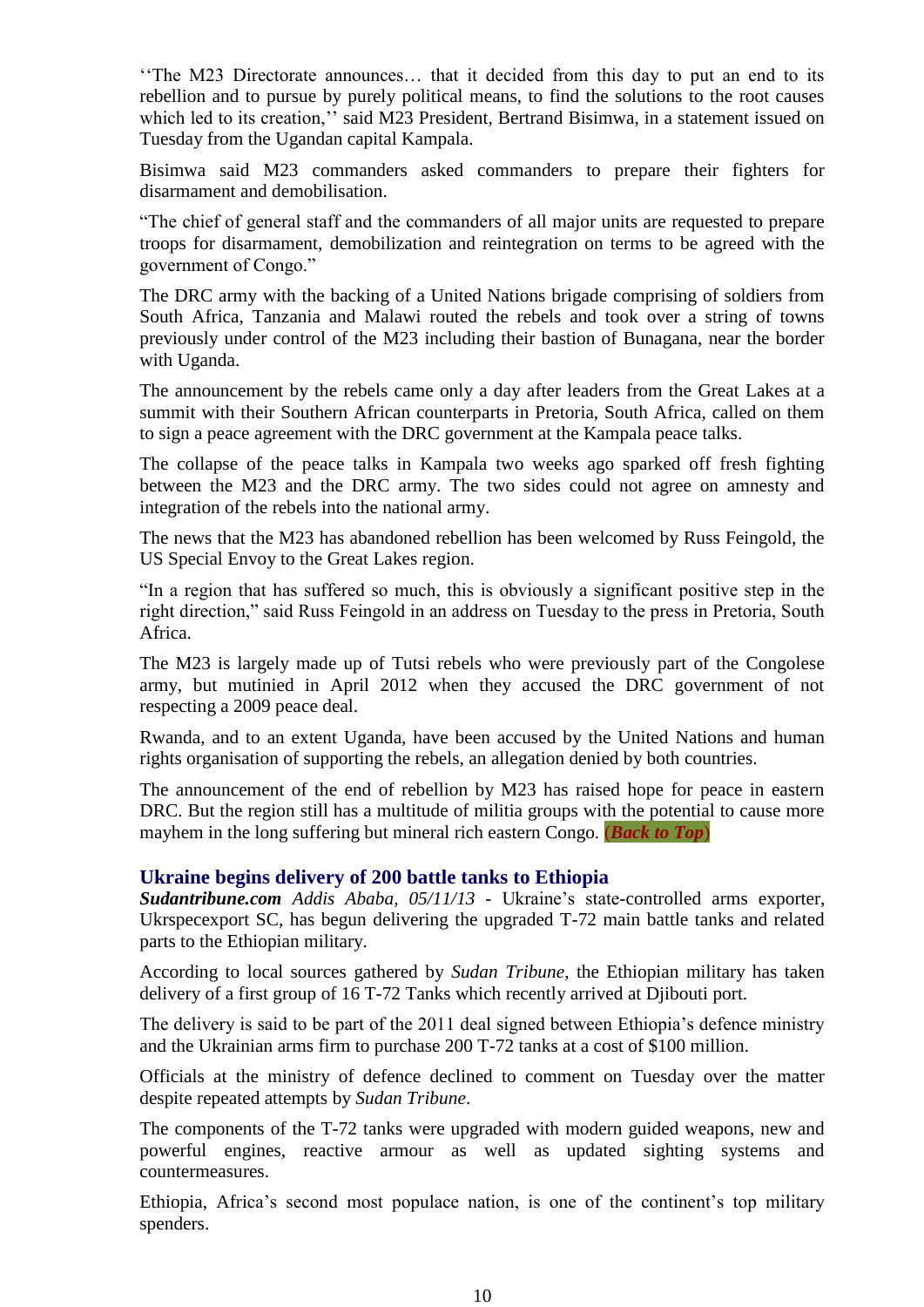According to the Global Firepower military power ranking report for 2013, the horn of Africa nation was ranked second on the African continent after Egypt and placed 28th globally.

The Ethiopian military is made up of an army and an air force. In 2012, Ethiopia had an estimated 150,000 personnel in their ground forces and 3,000 air force personnel.

Ethiopia engaged in border war with Eritrea during 1998-2000 which killed over 70,000 people from both sides.

With its border disputes with Eritrea still unresolved and Addis Ababa committed to the African Union's force in neighbouring Somalia, Ethiopia has beefed up its military strength in the past ten years.

Ethiopia is also among the top ten countries that contribute to peacekeeping mission worldwide.

It currently has over 4,000 peacekeeping troops deployed in the contested Abyei region, which is claimed by both Sudan and South Sudan. (*[Back to Top](#page-0-0)*)

#### <span id="page-10-0"></span>**ANALYSIS – Oil and the new Cold War in Sudan: Independence of S. Sudan shrouded in skepticism**

*Internationalpoliticalforum.com 04/11/13* - The independence of South Sudan on July 2011 has been welcomed by the international community as a sign of high possibility of ending the humanitarian crisis in the region. Even though, this is a big challenge for Khartoum (North Sudan), it cannot be rejected as nearly 100 percent (approximately 98.88 percent) of South Sudan population voted to secede from the North. The general perception assumed is that this is a new beginning to a better future for both South Sudan and Khartoum. However, the humanitarian crisis in the bordering area between both territories persists indicating the fragile two-state partition. Indeed, the humanitarian crisis has sparked a deeper problem- oil resource war – a military contest over oil- and this will pose in the long run a greater threat to the 'national interest' of both North Sudan and South Sudan.

Again, oil is the main natural resource for the North and South economies. The dispute over oil-rich boundary as well as the overlapping of oil blocks will impose diplomatic tensions between both the two states and the independence of South Sudan will be put to test by the North. Thus it is essential to explain briefly about the significance of black gold (oil) and how it contributes to the prolonged tensions before and after the partition. Sudan has been exporting crude oil since 1999, and in the next decade, oil production increased dramatically to 490,000 barrels per day. As mentioned, this black gold remains crucial to economic development of both and the basic resource to mitigate the endemic problem of poverty of the whole of Sudan. Oil is accounted for 60 to percent to 70 percent revenue in the North and 98 percent in the South, this imbalance in division has made Khartoum less happy with the South's independence. Subsequently, unbalanced oil spread involves dispute over provinces as well. This covers areas like Abyei, South Kordofan, where the Blue Nile long pipelines connecting Port Sudan to the central Africa states runs through these areas.

Furthermore, about 75 percent of Sudanese oil is produced below the old colonial line dividing North and South and the current border sticks to that colonial legacy. Growing oil competition between the North and the South is regulated under the CPA (Comprehensive Peace Agreement). In general the CPA, signed in January 2005, is seen as an important agreement towards the achievement of mutual understanding between two leaders, President Omar al- Bashir of Sudan and Southern Sudanese [President Salva Kiir.](http://www.bbc.co.uk/news/world-africa-12107760) Indeed, it is hoped that CPA will end one of the longest- running war in this turbulent region. The main objective of CPA is to restore economic development by encouraging trade cooperation between the two countries. Now Sudan and the SPLM (Sudanese People's Liberation Movement) have arrived at an agreement, now the CPA's main concern is with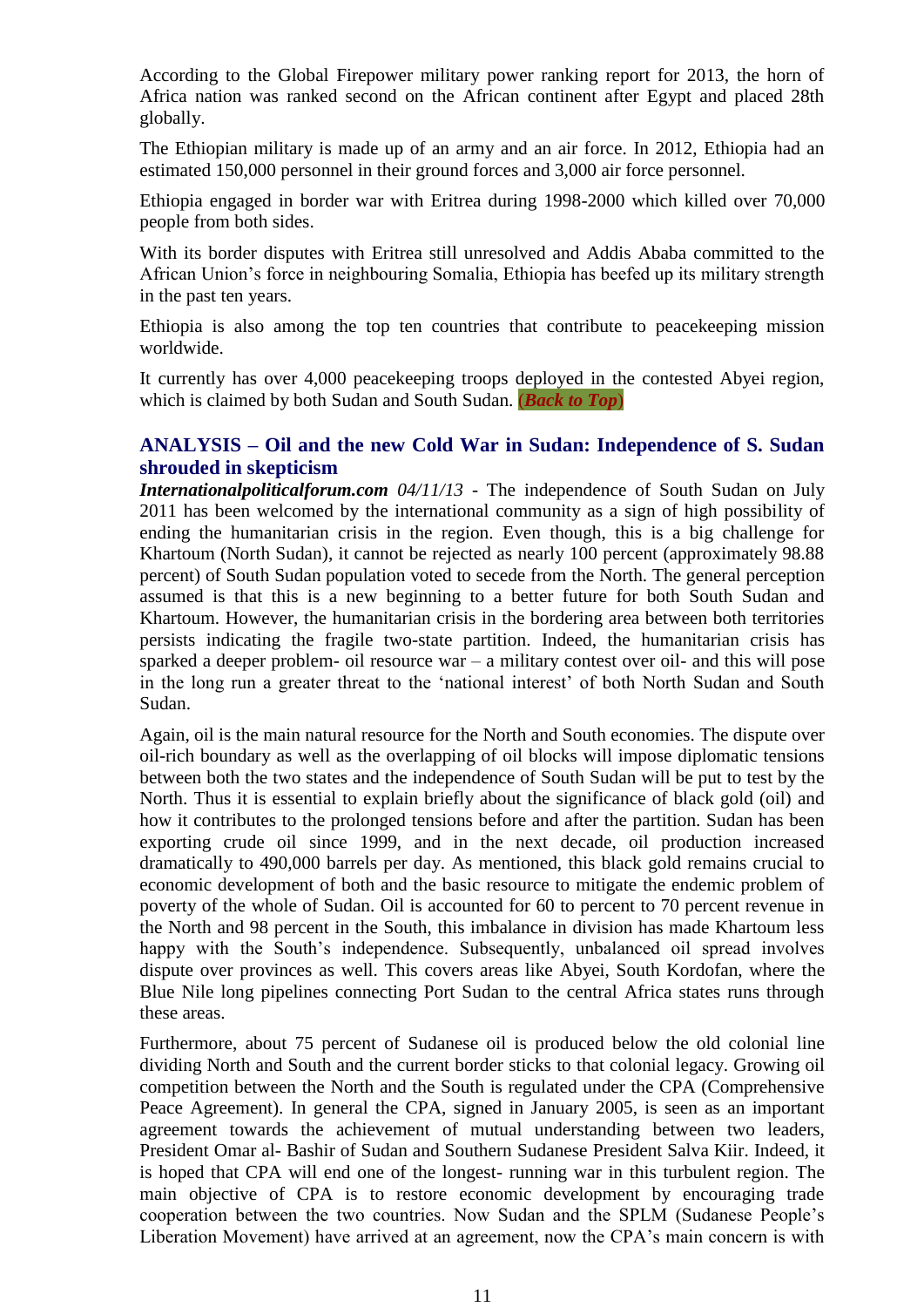lasting security, boundaries and of course to settle the sharing of oil revenue between both sides. In fact CPA was assumed as the guarantor in the holding of the July 2011 referendum; yet it still fails to satisfy both parties. For instance, the South is unhappy with CPA oil allocation, the North is not satisfied when 98 percent of oil revenues belonging to the South.

On April 22, 2012, *Russia Today* (*RT*) reported thousands of people displaced during the military escalation between Sudan and South Sudan's SPLA soldiers in the Heglig oil- rich area. UNHR (United Nations Human Rights), concurred indeed that thousands of civilian population in Heglig town had fled due to military clash between Sudan armed forces and SPLM soldiers. The report also stated that South Sudan's army had already completed its withdrawal; however the tension erupted when the South accused the North for bombing the area and this stretched the peace deal. Heglig is part of South Kordofan area. Indeed the problem was accentuated in 'turbulent' areas due to unclear border determination. It is still unsettled whether Abyei, South Kordofan (including Heglig), and Blue Nile states should be recognised as North territorial area or become a part of the South. The ethnic clashes were also frequent in these 'hot areas' due to a struggle or competition for water and land. Press TV reported on February 2013, the clash erupted between members of Sudanese Arab Misseriya tribe and South Sudanese- based Nuer tribe, and killing more than 60 people in the contested zone of Abyei.

North- South tension extends not only due to internal conflicts or 'states at oil war', but also due to the intervention of foreign powers that pose as an international threat to independence of the South. Paradoxically, the signing of CPA is to ensure the restoration of peace and ending the conflict, but obviously US-China rivalry over African oil had indicated that both states (North and South) could become proxies to these two 'heavyweights' and their geopolitical maneuvering in the spreading of the oil resource war. Moreover, the Former US President George W. Bush announced the establishment of sixth US military command, AFRICOM on February 6, 2006. The main intention of this military command is to promote the USA as the main oil player in regional stability-instability of the Africa continent. With China shifting its focus to Africa by conducting wider investment and military cooperation, AFRICOM is clearly aimed to counter China's influence as well. The US argues that its oil dependency needs Africa oil. Sudan is recognised as one of the largest oil producers in Africa, and China via *China National Petroleum Company (CNPC)* is a growing presence with \$5 billion invested in Sudan's oil fields development. This development gets negative reaction from Washington as the US worries that it may lose control of African oil and this will pose as a big threat to US energy security. .

Admittedly, significant effort from the international community has been made to halt diplomatic tension between North and South, for instance through CPA. But the intervention by foreign powers is seen as the major problem now and this may lead finally to the failure of the Sudanese peace deal. Since the presence of US global military might (via AFRICOM) in Africa, the US are acting through surrogate allies in Chad and the neighboring states and have trained and armed the SPLA rebels against Khartoum. In addition, the US have also allegedly contributed financial aid to South Sudan in its effort to support the South separation from the North. According to *US Congressional Research Service (2012)*, US foreign assistance to South Sudan in 2011, has approximately reached up to \$341 million and this is higher than financial aid to North Sudan, which stands at approximately \$30 million. US hegemonic power is seen clearly in the leaked secret report that US military advisors are being deployed in Nzara, South Sudan and in the other three US allied states.

Perhaps, there is the better solution to this issue – the US and China should collaborate in developing South Sudan, indeed, even better Sudan should get the same benefits. Moreover, US-Chinese co-operation could also bring a positive impact as well as it generating economic growth rather than rivalry to secure interests. In fact, this significant cooperation not only benefits Sudan and South Sudan, but the whole African continent. The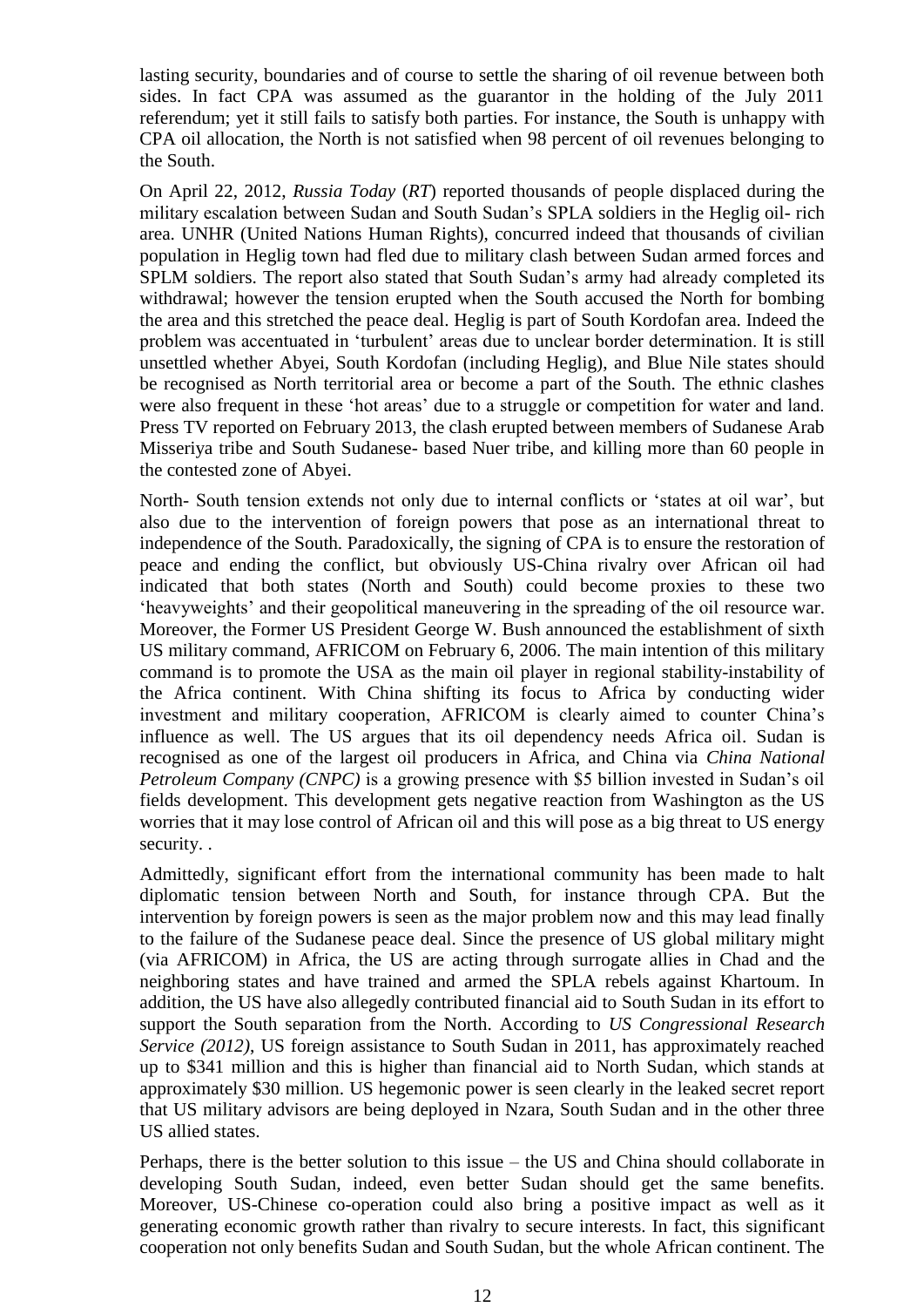main issue that really needs to addressed now is that South Sudan is a new country and indeed they face economic difficulties. CPA determination should be reviewed, but the most important thing for the moment is a serious commitment from the major powers, such as US and China where they are really sincere to help any troubled nations, thus, dismiss 'skepticism' about southern independence.

In a nutshell, the independence of South Sudan is clearly shrouded in 'skepticism' and this is due to the failure of peace dealing and border demarcation. Above all, foreign intervention has shown that there is no promise that South Sudan's independence is a genuine freedom particularly when it clashes with the potential interest of US's oil agenda. Indeed this oil resource war scenario depicts the true concept of realism; oil hegemony via funding a proxy war in Sudan.

#### **ANALYSIS - Members pull apart: Is this the beginning of the end of EAC?**

*The East African* Tanzania's decision to seek closer economic ties with Burundi and Democratic Republic of Congo (DRC) to counter grand infrastructure plans by Kenya, Uganda and Rwanda will reshape the political-economic map of the region, even as the country says it remains committed to the East African Community.

A spokesman for President Jakaya Kikwete told *The EastAfrican* that the Tanzanian leader intends to attend the EAC Heads of State Summit in Kampala at the end of the month, although the country is looking west to find new political and economic allies.

"Nobody is moving out of the EAC," Salva Rweyemamu said in a telephone interview on Friday. "We are still very loyal members but we are free to engage with any country on a bilateral or trilateral basis like other countries."

Tanzania's place in the regional economic bloc has come under scrutiny after EAC Minister Samuel Sitta was quoted last week as saying officials have been directed to stay away from meetings convened by the EAC.

"For instance, there is a meeting going on now in Nairobi and the higher authority in the country has directed the minister for foreign affairs not to attend," Mr Sitta told MPs in Tanzania, according to *The Citizen* newspaper. "Tomorrow, there is another meeting in Burundi whose agenda is similar to what the three countries are advocating and I have directed the deputy minister [who is in Bujumbura for another engagement] not to attend."

#### **Snubbed invitation**

President Kikwete snubbed an invitation to the Transform Africa technology summit in Kigali, partly because, according to officials, it coincided with the third infrastructure summit between Rwanda, Kenya and Uganda taking place in that city.

Burundi's President Pierre Nkurunziza, who was also invited to the technology summit but not to the infrastructure one, also stayed away.

Leaders from the three countries first met in June under what has come to be known as the "Coalition of the Willing" to discuss joint investments in a new standard gauge railway, an oil refinery in Uganda and oil pipelines. They were joined in Kigali by President Salva Kiir of South Sudan, who is expected to join the grouping.

Uganda's President Yoweri Museveni told journalists in Kigali that the coalition was discussing logistics along the Northern Corridor trade route that links Mombasa to Goma and would involve Tanzania once discussions turned to the Southern Corridor, which runs from Dar es Salaam to Kigali and beyond.

Tanzanian officials have however publicly protested after the coalition discussed issues such as the single tourist visa, work permit fees and political federation that are already before EAC organs.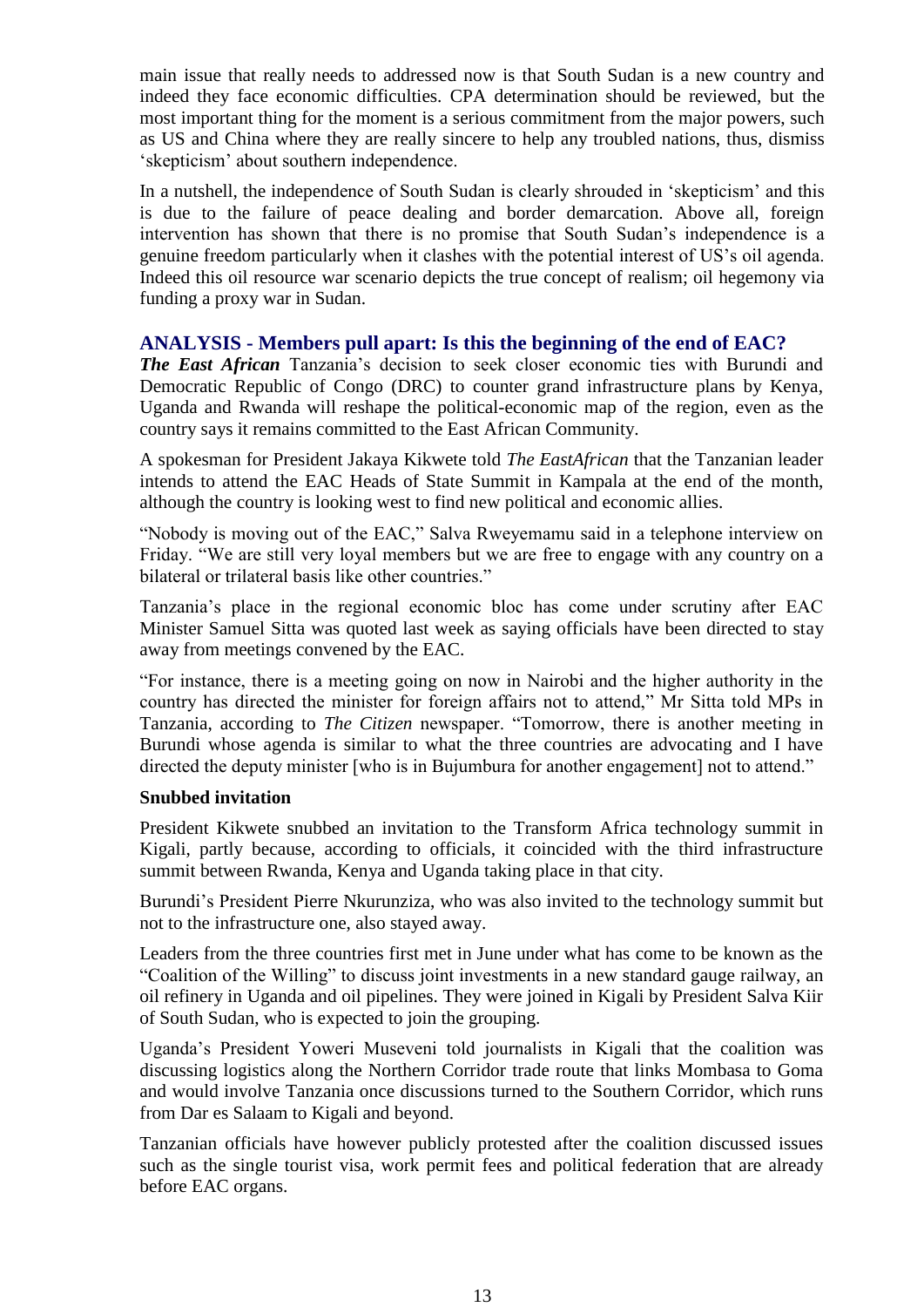"It pains us if our partners are acting behind our back," Mr Sitta told Tanzanian MPs in Dodoma, adding that the country was treading cautiously in its relations with the rest of the EAC states.

#### **Bad blood**

The crisis in the EAC can be traced back to May when President Kikwete advised Rwanda to consider holding peace talks with armed rebel groups based in eastern DRC.

President Paul Kagame responded angrily to the proposal with Kigali insisting it will never negotiate with groups it accuses of participating in the 1994 genocide.

When US President Barack Obama snubbed Kenya, the land of his father, to visit Tanzania, Presidents Museveni, Kagame and Kenya's Uhuru Kenyatta met in Kampala at the time to agree on quicker reforms, joint investments in infrastructure and a speedier way to a political federation.

Tanzania's expulsion of Ugandan, Rwandan, Congolese and Burundi refugees from the north of the country, including many who had lived there for decades, added to the tension but the divergent viewpoints now appear likely to be cemented in a realignment of political and economic allies.

READ: [Tanzania expels EAC immigrants, hikes fees](http://www.theeastafrican.co.ke/news/Tanzania-expels-EAC-immigrants-hikes-fees-/-/2558/2001852/-/mlk952z/-/index.html)

Last week's summit in Kigali saw the rollout of a Single Customs Territory in which taxes on imported goods will be paid on arrival in Mombasa and trucks weighed only once at the border into Uganda or Rwanda. Strategically, this move strengthens Mombasa's position as the preferred trading port for Uganda and Rwanda.

The expected entry of oil-rich but infrastructure-poor South Sudan creates a new economic bloc with almost 100 million people and gives economies of scale to plans for the Lamu Port and South Sudan Ethiopia Transport (Lapsset) corridor. Should Ethiopia join the coalition, it would create an economic bloc with a population larger than that of Nigeria.

Senior officials involved in the coalition privately indicate that they expect Tanzania to eventually join them.

"All we are doing is accelerating the progress but we expect to continue working with our brothers," a senior Ugandan minister said.

However, the quick pace of the plans means the train is likely to have left the station by the time the five heads of state are set to meet later this month under the EAC.

#### **Salvage Southern Corridor**

To salvage the Southern Corridor, on which there are also plans for a new railway and a mega port at Bagamoyo, Tanzania is now moving to cement its ties with Burundi, DRC and, possibly, the Southern African Development Community (SADC).

Both sides are keen to court Burundi. *The EastAfrican* has learnt that its infrastructure minister was invited to the Kigali summit but stayed away despite having attended the second in Mombasa.

Small and poor Burundi is a key ally for Tanzania, offering a strategic geographical link to the much bigger prize of the mineral-rich and infrastructure-poor DRC. (*[Back to Top](#page-0-0)*)

#### <span id="page-13-0"></span>**ANALYSIS - What does each coalition have?**

*The East African 3/11/13* - Tanzania has revealed it is seeking stronger economic and trade relations with Burundi and the Democratic Republic of Congo (DRC) in response to a coalition shaping up among Uganda, Kenya, Rwanda and South Sudan, side-lining Burundi and Tanzania.

Beyond the controversial statement, what is it that each of the coalitions have?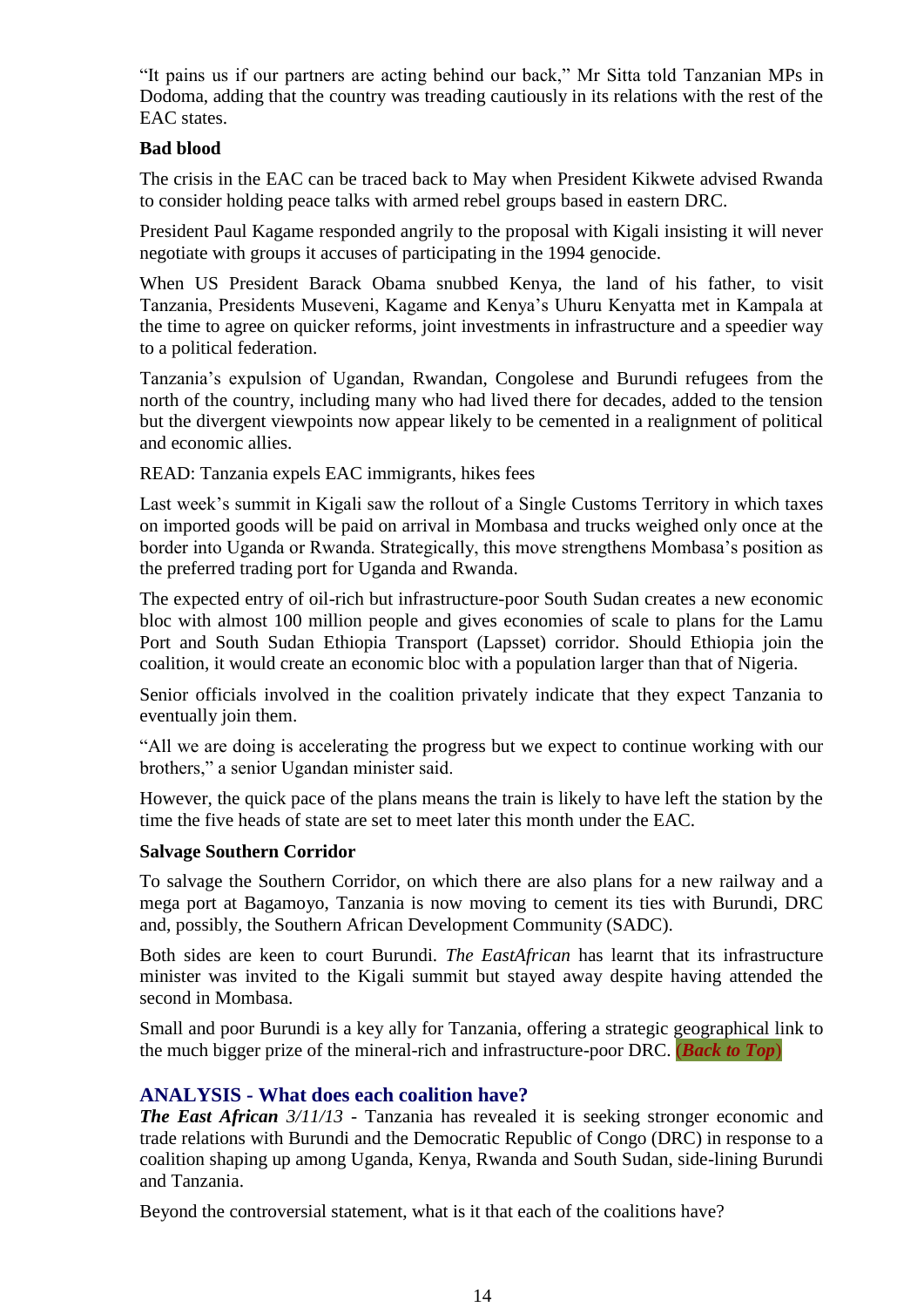In terms of land area, the Tanzania-Burundi-DRC axis is more than twice as big as the Kenya-Uganda-Rwanda-South Sudan coalition.

Covering nearly a million square kilometres, Tanzania accounts for 51 per cent of the total land area in the EAC today, and the DRC alone is bigger than the entire EAC — the country is as big as the whole of Western Europe.

However, despite having the highest average rainfall in the region, arable land in the DRC is only three per cent of the total land area. Tanzania holds the greatest fraction of arable but unused land in the EAC — an estimated 380,000 square kilometres.

By comparison, Kenya's arable land is intensely farmed; Uganda and Rwanda are even more intensely farmed because of their high population densities.

The UN Population Division projects that the population in the Kenya-Uganda-Rwanda-South Sudan axis will bulge from 96 million today to 170 million by 2050. The region will likely be forced to turn to the Tanzania-DRC-Burundi axis as it looks to feed its growing numbers.

Despite its poor soils, the DRC's dense forest cover is invaluable to the continent rainforests are responsible for 28 per cent of the world's oxygen turnover.

Tanzania also has a rich forest cover compared with the Kenya-Uganda-Rwanda-South Sudan axis. The country boasts 352,000sq km of natural forest, compared with a total of just 23,000 sq km in Kenya, Uganda and Rwanda combined, according to data from the EAC Secretariat.

Each person in the Kenya-Uganda-Rwanda-South Sudan axis has an average of 2,900 cubic metres of water a year, but in the Tanzania-DRC-Burundi axis, water is twice as abundant, at 7,900 cubic metres per year. The former's case is only salvaged by the recent discovery of a massive aquifer in northern Kenya.

In many ways, roping in the DRC is the ultimate game changer for the Tanzania-Burundi coalition. The DRC's total mineral wealth is estimated to be worth a mind-boggling \$24 trillion, more than the GDP of Europe and the US combined.

But potential is not enough. A country has to transform its natural resources into tangible benefits for its people, otherwise the infamous "resource curse" sets in.

Decades of instability in the DRC gives it the second-lowest human development indicators globally (ranked 186 out of 187 countries on the UN's Human Development Index in 2012), and the mineral-rich, rebel-dominated east continues to be volatile.

The conflict means that it has huge reconstruction needs, but very little tax headroom and weak institutions. The conflict has also badly damaged the country's infrastructure.

Health indicators are also dismal in the Tanzania-Burundi-DRC axis, with the World Economic Forum's Global Competitiveness Index (GCI) revealing that malaria is a particularly heavy burden, with the business impact of the disease hitting hardest in Tanzania and Burundi compared with the other economies.

Kenya's economy is supported by well developed financial markets and a relatively efficient labour market. Rwanda continues to be the easiest place to do business, according to the GCI.

But South Sudan scores poorly in human development indicators, the legacy of decades of civil war. (*[Back to Top](#page-0-0)*)